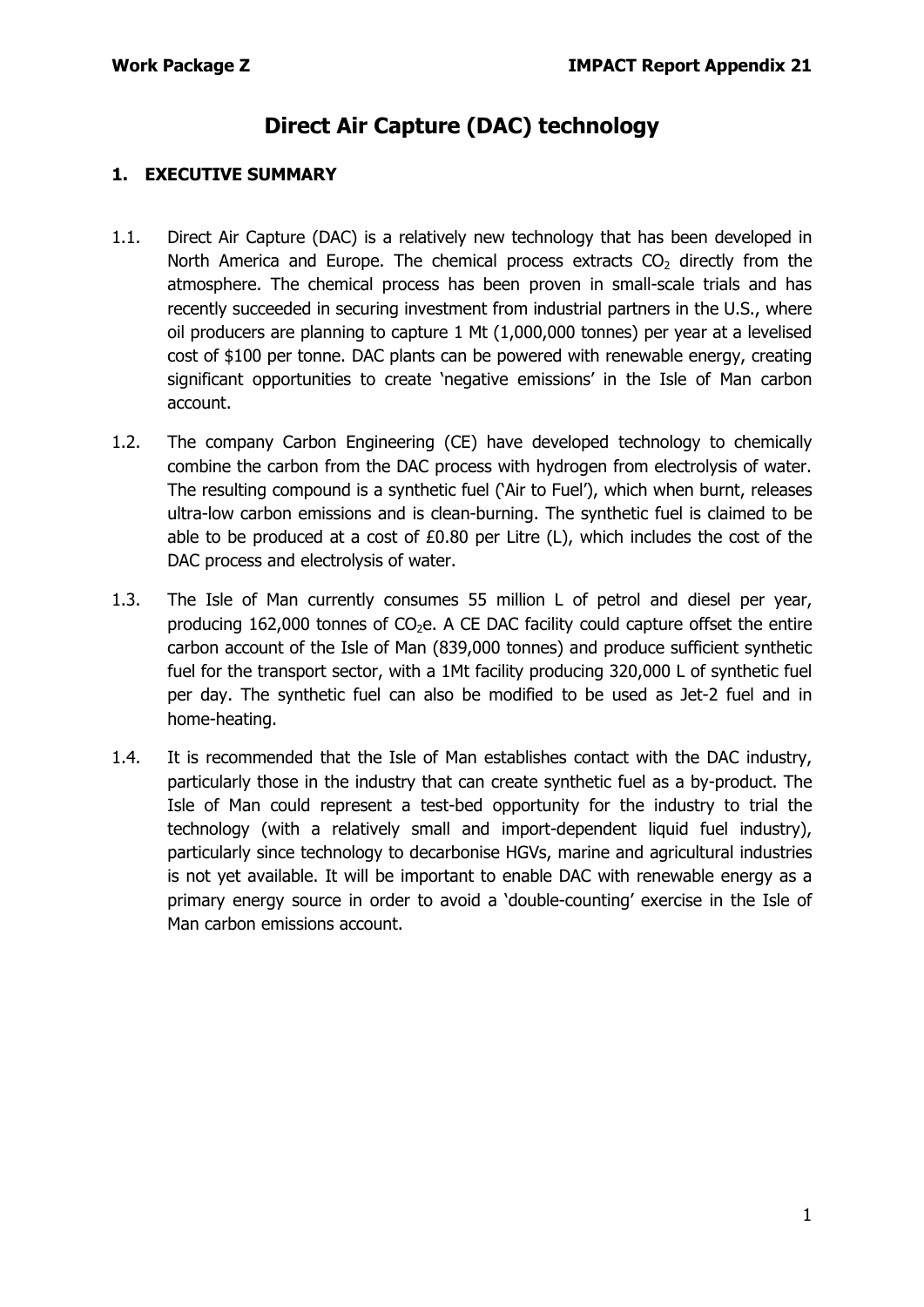#### **2. DAC (DIRECT AIR CAPTURE) TECHNOLOGY: OVERVIEW**

- 2.1. Over the past decade, direct-air-capture (DAC) technology has attracted increasing amounts of interest, particularly among heavy carbon polluting industries (fossil-fuel energy companies). DAC is a technology that, essentially, presents an artificial sequestration opportunity when considering carbon accounts – which is the opportunity to 'credit' the account with  $CO<sub>2</sub>e$  removal which until recently, has relied upon natural ecosystem processes (photosynthesis).
- 2.2. DAC technology captures  $CO<sub>2</sub>$  from atmospheric air and reconstitutes the molecular compounds into a purified form for use (fuel) or for storage. Enterprises such as Carbon Engineering (CE), which has been in operation since 2009, have designed closed-loop systems where the only major inputs are water and energy, and the output is compressed  $CO<sub>2</sub>$ . The captured, compressed  $CO<sub>2</sub>$  then offers a range of opportunities to create products and environmental benefits such a clean-burning liquid fuels which have ultra-low carbon intensity. These fuels could potentially be used in difficult-to-electrify systems of transport (aeroplanes, HGVs) or industries (farming, fishing, IOM steampacket/Shipping) and support the move towards electric vehicles by supplying low-carbon fuel to existing infrastructure and vehicles.
- 2.3. DAC is flexible in the sense that it offers industrial-scale artificial carbon dioxide removal (CDR), can enable production of ultra-low carbon fuels, or a mix of both of these component outputs. CE claim to offer technology that, when paired with the safe and permanent storage of  $CO<sub>2</sub>$ , can create physical, verifiable 'negative emissions' at industrial scale. However, the main question from industry commentators is whether the economics (energy conversion ratio and cost-per-unit removal of  $CO<sub>2</sub>$ ) of the industrial systems offer a compelling business case.
- 2.4. Recent business developments have suggested that the economic scenario is becoming increasingly attractive  $-$  CE is planning to double the size of a proposed  $CO<sub>2</sub>$  capture plant in Texas which, when built, will be able to remove one million tonnes (1 Mt) of  $CO<sub>2</sub>$  from the atmosphere per year (by way of comparison, the net  $CO<sub>2</sub>$  account of the Isle of Man is 0.8 Mt per year). The development is in partnership with Oxy Low Carbon Ventures (a subsidiary of US based Occidental Petroleum Corporation), which aims to bury the  $CO<sub>2</sub>$  as part of an 'enhanced oil recovery operation'. CE has also received investment from the Bill Gates Foundation as well as Chevron and BHP.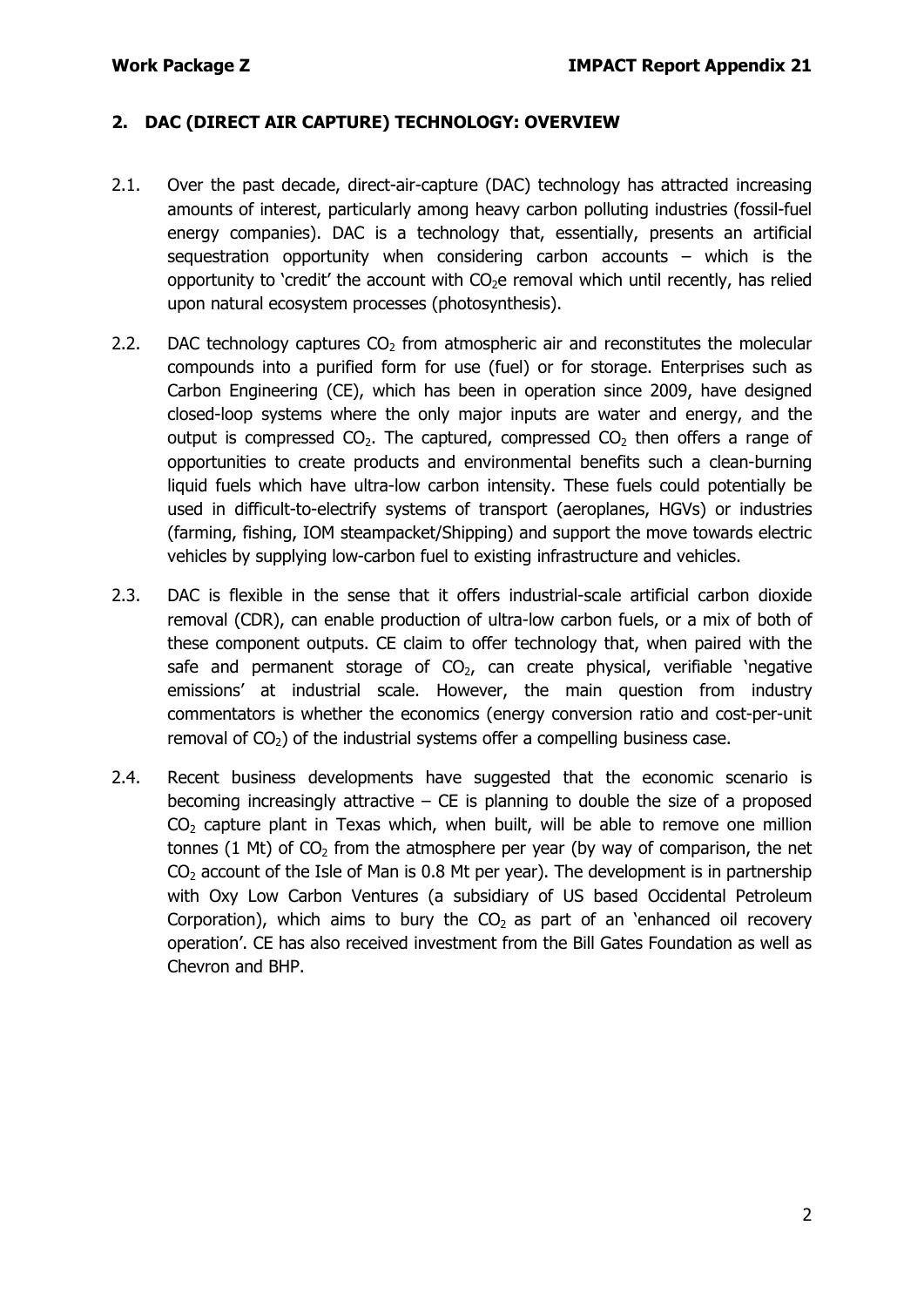

Figure 1. Artists' impression of CE Direct Air Capture and Air to Fuels™ plant, which will capture 1 MT of  $CO<sub>2</sub>$  per year.

2.5. Other DAC developments have been commercially scaled by firms such as Climeworks in Switzerland and Global Thermostat in Alabama. Climeworks use a design with low energy requirements, using residual heat from a local waste incineration plant. Their development, which was the first industrial scale DAC facility, began operation in 2017 in Zurich and is capable of capturing 900t (0.0009 Mt) per year, at a cost of \$600 per tonne. The  $CO<sub>2</sub>$  is used to increase vegetable yields in a nearby greenhouse (Tollefson, 2018). Global Thermostat, by comparison, has operations that remove up to 50,000 t (0.05 Mt) for \$120 per tonne and has recently partnered with ExxonMobil with the intention to produce DAC-to-fuel technology.

#### **3. HOW DOES THE DAC CHEMICAL PROCESS WORK?**

- 3.1. DAC systems have four major unit operations that create a chemical loop. The system continuously captures  $CO<sub>2</sub>$  from atmospheric air and delivers a purified compressed stream of  $CO<sub>2</sub>$ , using water and energy as inputs.
	- Step 1: Air contractor. The process starts with a 'wet scrubbing' air contactor which uses a strong hydroxide solution to capture  $CO<sub>2</sub>$  and convert it into carbonate. This occurs within a structure modelled on industrial cooling tower design.
	- Step 2: Pellet reactor. The second step converts the carbonate solution into small pellets of calcium carbonate. This calcium carbonate, once dried, is then processed in the third step.
	- Step 3: Calciner. A circulating fluid bed calciner heats the calcium carbonate pellets to decomposition temperature, breaking them apart to release the  $CO<sub>2</sub>$  as a gas and leave behind solid lime (calcium oxide).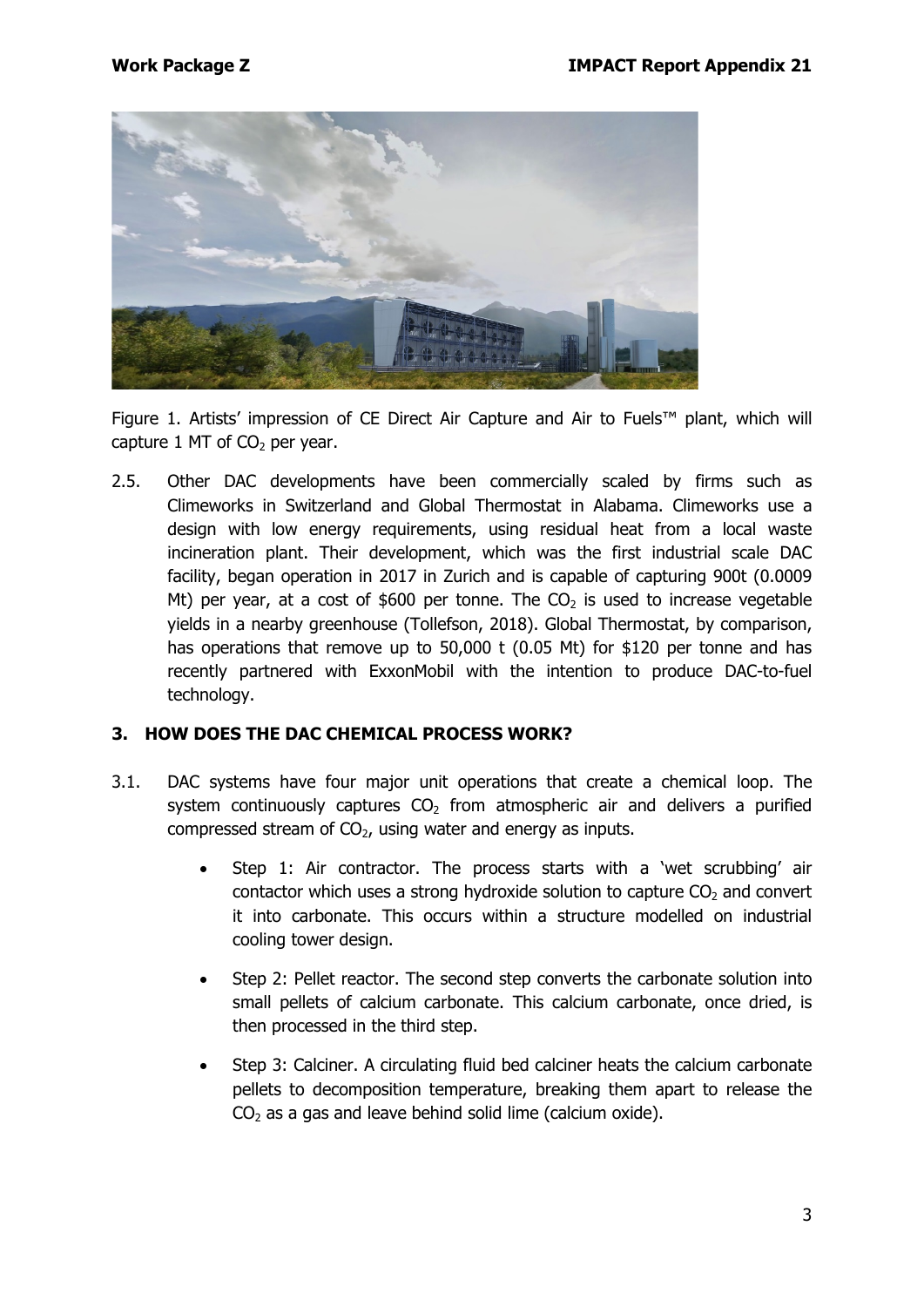- Step 4: Slaker. The calcium oxide is hydrated and then returned to the pellet reactor to regenerate the hydroxide capture solution, closing the chemical loop.
- 3.2. In the CE industrial baseline design, the calciner is heated by oxy-fired natural gas (which would be available via the gas interconnector). The calciner therefore contains  $CO<sub>2</sub>$  originally captured from air,  $CO<sub>2</sub>$  from natural gas consumption and water vapour. The  $CO<sub>2</sub>$  emissions from combustion of natural gas are delivered alongside the atmospheric  $CO<sub>2</sub>$  as the plant output. CE has also designed DAC configurations capable of reducing or completely eliminating the use of natural gas, instead relying on clean electricity as the sole energy input (available, hypothetically, from an offshore wind farm).





### **4. AIR-TO-FUELS™ TECHNOLOGY**

- 4.1. CE's Air-to-fuels<sup>™</sup> technology recycles the atmospheric  $CO<sub>2</sub>$  captured by the above process into liquid fuel, displacing crude oil. The process uses the captured  $CO<sub>2</sub>$  from the DAC process and green electricity to electrolyze water and generate hydrogen. The  $CO<sub>2</sub>$  and hydrogen are thermos-catalytically reacted to produce syngas, and reacted again to produce hydrocarbons.
- 4.2. The technology can harness low-carbon energy (such as offshore wind) and material inputs of water and air to generate fuels that are compatible with present infrastructure and vehicles. The solution complements the transition to electric vehicles by offering ultra-low carbon fuel options for long-haul transport (HGVs) as well as marine and air travel, which currently require the high energy density of liquid fuels. Air-to-fuels™ claims to offer a way to deliver liquid fuels, while avoiding the infrastructure turn-over of hydrogen fuel cells and the land-use problems associated with biofuels.
- 4.3. The fuel can be blended with traditional fossil fuels to allow progressive emissions reductions, with no blending limit. CE state on their website that they are actively seeking strategic partners to build full-scale commercial Air-to-fuel™ facilities and customers interested in supply agreements for the ultra-low carbon fuel. The Isle of Man, with a commitment to decarbonise emissions from transport (a sector that currently requires 505 GWh from 50 million L of road fuel per year, emitting approximately 162,000 t  $CO<sub>2</sub>e$ ) as well as the low tax environment for corporations and a defined liquid-fuels requirement (among a range of fleets and industries), may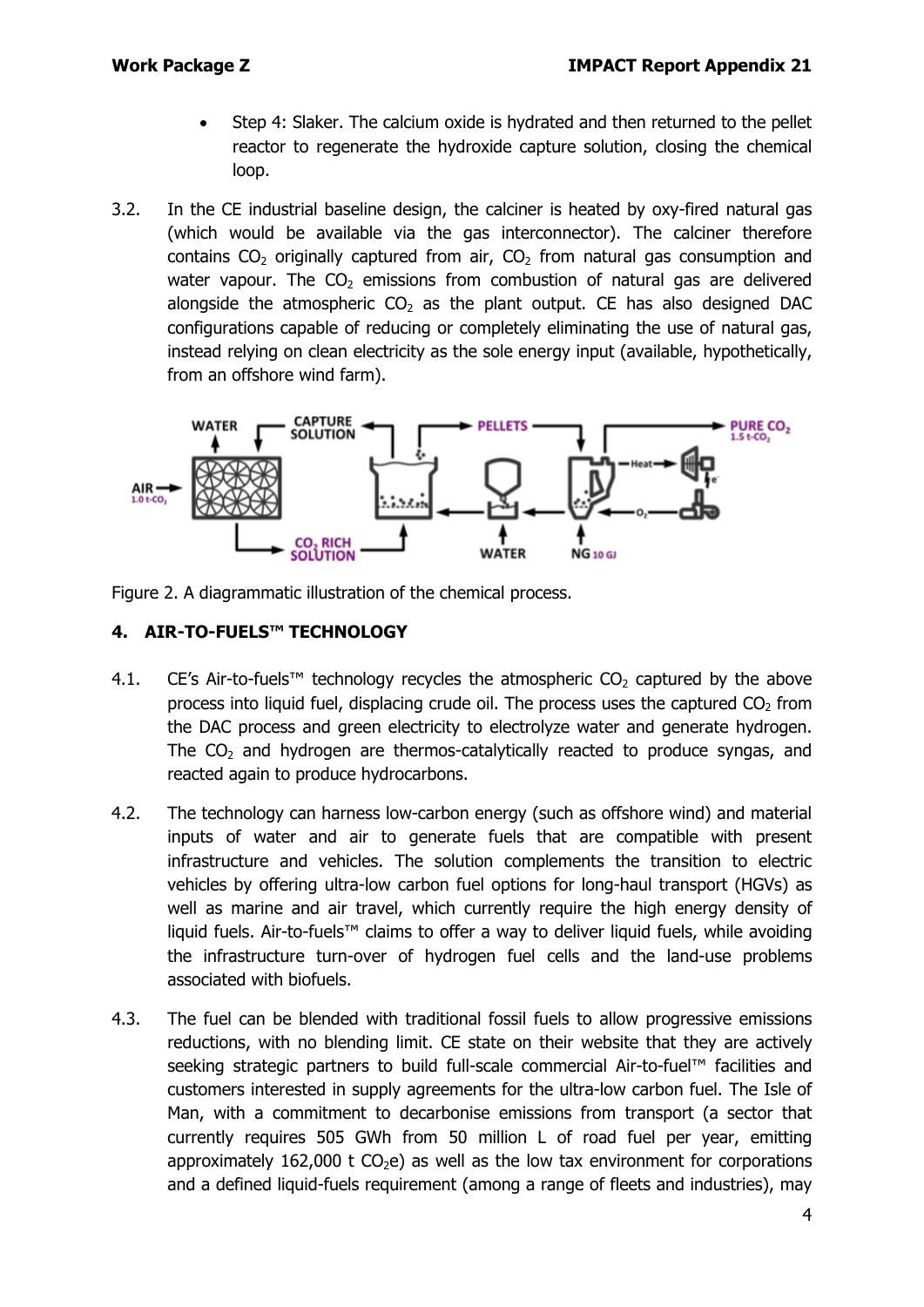be an interesting partnership proposition for the Canadian based CE or other DAC firms; they could provide a technologically based solution to facilitate the first transition to carbon-neutrality for an entire jurisdiction.



Figure 3. Air-to-fuel™ product.

# **5. (VERY SIMPLE) ECONOMIC APPRAISAL**

5.1. A detailed economic analysis of DAC technology, published in the peer-reviewed journal *Joule* (Keith, et al., 2018), was written by researchers at CE in Calgary, Canada. That trial plant provided the basis for the economic analysis, which includes cost estimates from commercial vendors of all of the major components. Using the cost estimates cited in Keith et al.,  $(2019)$ , a CE facility of the scale required to remove the entire Isle of Man carbon account (0.839 Mt per year) in a process designed to optimise  $CO<sub>2</sub>$  provision for fuel synthesis (Table 2d in Keith *et al.*,  $2019$  $2019$  $2019$ ).<sup>1</sup>

<span id="page-4-0"></span><sup>&</sup>lt;sup>1</sup> Variant "D" in Table 2 is optimized to provide  $CO<sub>2</sub>$  for fuel synthesis. CE is developing air-to-fuel systems in which the hydrogen required as feedstock for the fuel synthesis step is produced by electrolysis, which can be created through renewable energy, as opposed to cracking methane (natural gas), thereby making the process carbon neutral. In this configuration, the oxygen from electrolysis is sufficient to supply the DAC plant, so in this application CE drop the ASU from the DAC process. The fuel synthesis system requires a  $CO<sub>2</sub>$  supply pressure of  $\sim$ 3 MPa, reducing the cost and complexity of the  $CO<sub>2</sub>$  compression and clean up. CE is developing methods to integrate the DAC and fuel synthesis, but for simplicity of analysis, they show the inputs for a plant that receives  $O_2$  and produces atmospheric pressure CO<sub>2</sub>.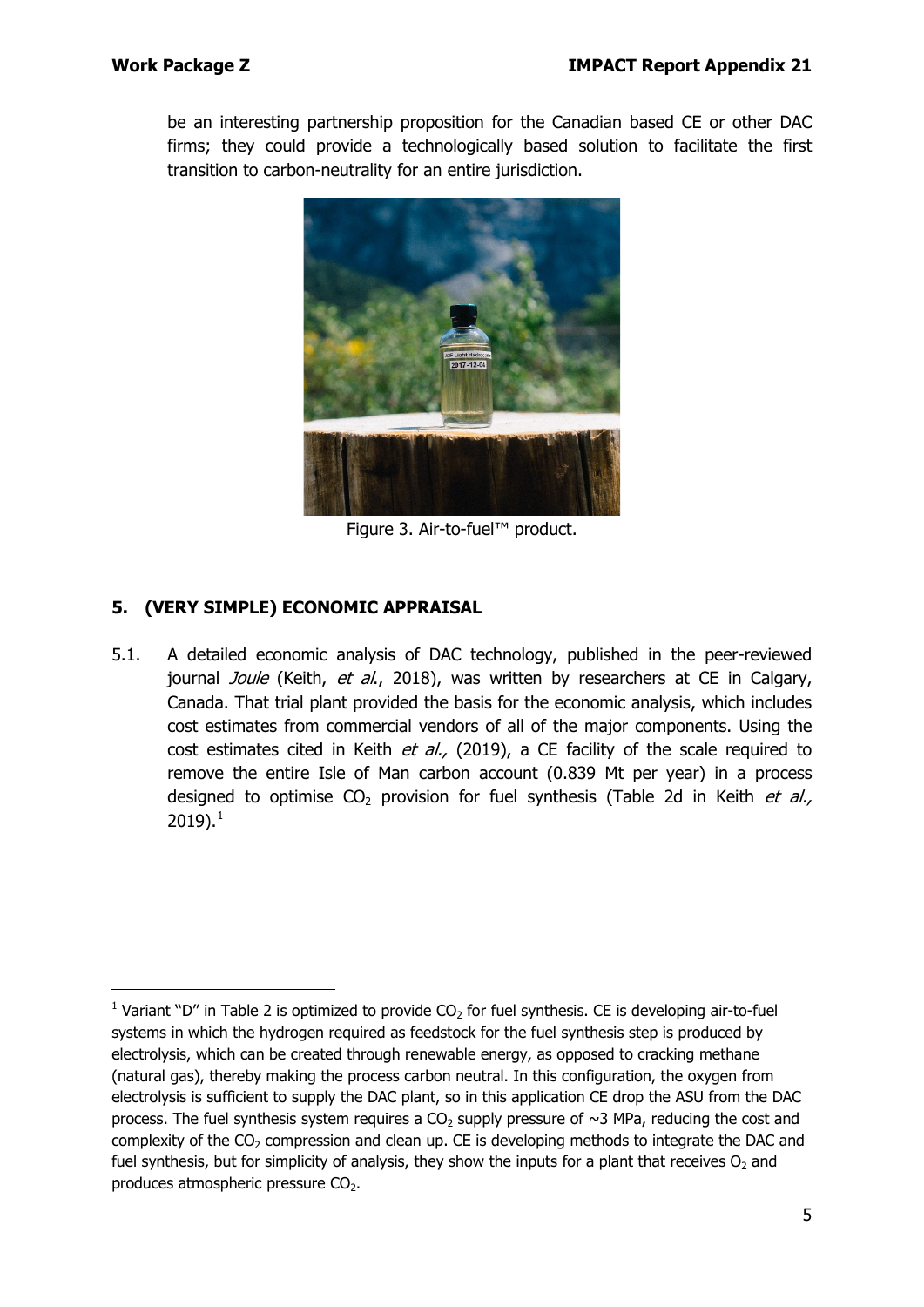| Capital cost:                              | £412.5 m    |
|--------------------------------------------|-------------|
| $0$ &M cost <sup>2</sup> :                 | $£$ 15.5 m  |
| Levelised $cost3$ per tonne $CO2$ removed: | £ 105.02    |
| Net impact on CO <sub>2</sub> e account:   | $-0.839$ Mt |
| Total cost per annum:                      | £ 88.1 m    |

- 5.2. The CE claim that their process is now able to capture carbon for a levelised cost of  $£105$  per tonne (depending on the cost of inputs, including energy) means that offsetting the entire Isle of Man carbon account (0.8 Mt), would therefore cost **£88.1 million** per annum.
- 5.3. The Air-to-fuels™ process claims to be able to produce ultra-low-carbon liquid fuels for a levelised cost of less than \$1.00 per L (**£0.80 per L**) once scaled up, which is cost competitive with biodiesels (again based on the price of energy input). By comparison, the price of petrol and diesel (before duty and VAT) is £0.69 and £0.74 respectively. However, Isle of Man produced air-to-fuel™ liquid hydrocarbon products may not be subject to the same levels of UK MHRC HCO duty rates as conventional hydrocarbons, potentially creating a competitive ultra-low-carbon fuel available for domestic consumption, storage and export. As far as can be determined at this point, synthetic fuels were not considered in the UK HMRC duty regulations and aviation fuel currently pays no duty.
- 5.4. A full scale DAC plant, which captures 1 Mt of carbon, is expected to have the resources to produce 320,000 L of air-to-fuels™ liquid per day, or 116.8 million L per year. A DAC facility capturing 0.839 Mt (Isle of Man net emissions 2018) would produce 98 million L, with a levelised cost (including the entire process of DAC and A2F) of £0.80 (£78.4 million). The process can use carbon-free renewable power such as wind and can accommodate the intermittent nature of this power source to continuously produce high value transportation fuels (carbonengineering.com). The fuel is claimed to burn cleaner than conventional petroleum fuel, with lower sulphur and particulates as well as GHG emissions (figure 4).

<span id="page-5-0"></span> $2$  Non-energy O&M expressed as fixed per unit of capacity with variable costs including cost of makeup streams included and converted equivalent fixed costs using 90% utilization.

<span id="page-5-1"></span> $3$ Calculations assume CRF (capital recovery factor) of 1.5%. Natural Gas at \$3.5/GJ and a 90% utilization. Electricity at £48 /MWhr (which is above the levelised cost of electricity from offshore wind).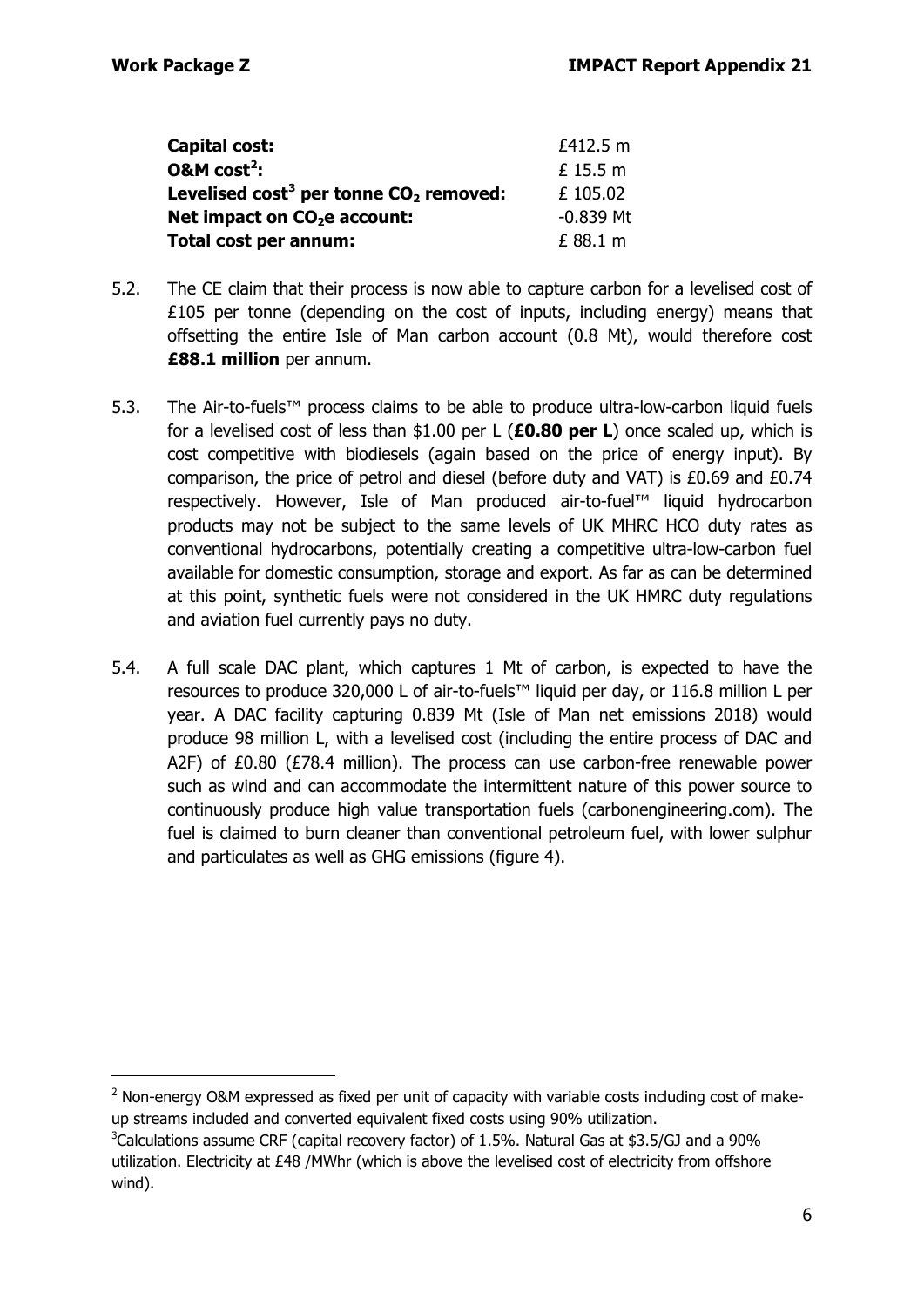



- 5.5. The current estimate for road-fuel use in the Isle of Man is 50 million litres per year. The surplus fuel production could be exported to the UK, where demand for lowcarbon liquid fuels is high, or trialled within marine and aviation transport as well as use within domestic heating (kerosene). Exporting surplus fuel would have the benefit to the Isle of Man carbon account as being shown as 'negative emissions' on the domestic carbon account as the fuel would be burnt (and carbon released) in the UK (though overall, national carbon accounting aside, the net balance would be near-zero). Full consideration should be given to avoid 'double-counting' in national carbon accounts.
- 5.6. Given the average price of liquid hydrocarbon on the forecourt in the UK today (£1.30 per L), 98 million L of air-to-fuels™ production equates to a potential revenue generation of £127.5 million per year if sold at the same average price of diesel/petrol.
- 5.7. Additional benefits to the Island include energy independence in the form of being completely independent of having to import liquid fuels. Furthermore, there would be no requirement to transition to electric vehicles in the near future. However, it is important to note that road-fuel duty currently generates £30 million for the IOM Government. The greatest benefit, though, could be the potential for the Isle of Man to be the first jurisdiction in the world to achieve  $CO<sub>2</sub>$  net-neutrality with the installation of a single technology. A full systems efficiency analysis would help determine the economic appropriateness of this technology. Importantly, adopting a synthetic fuel surface-transport solution may isolate the Isle of Man in the context of a global industrial shift toward electrification of transport.